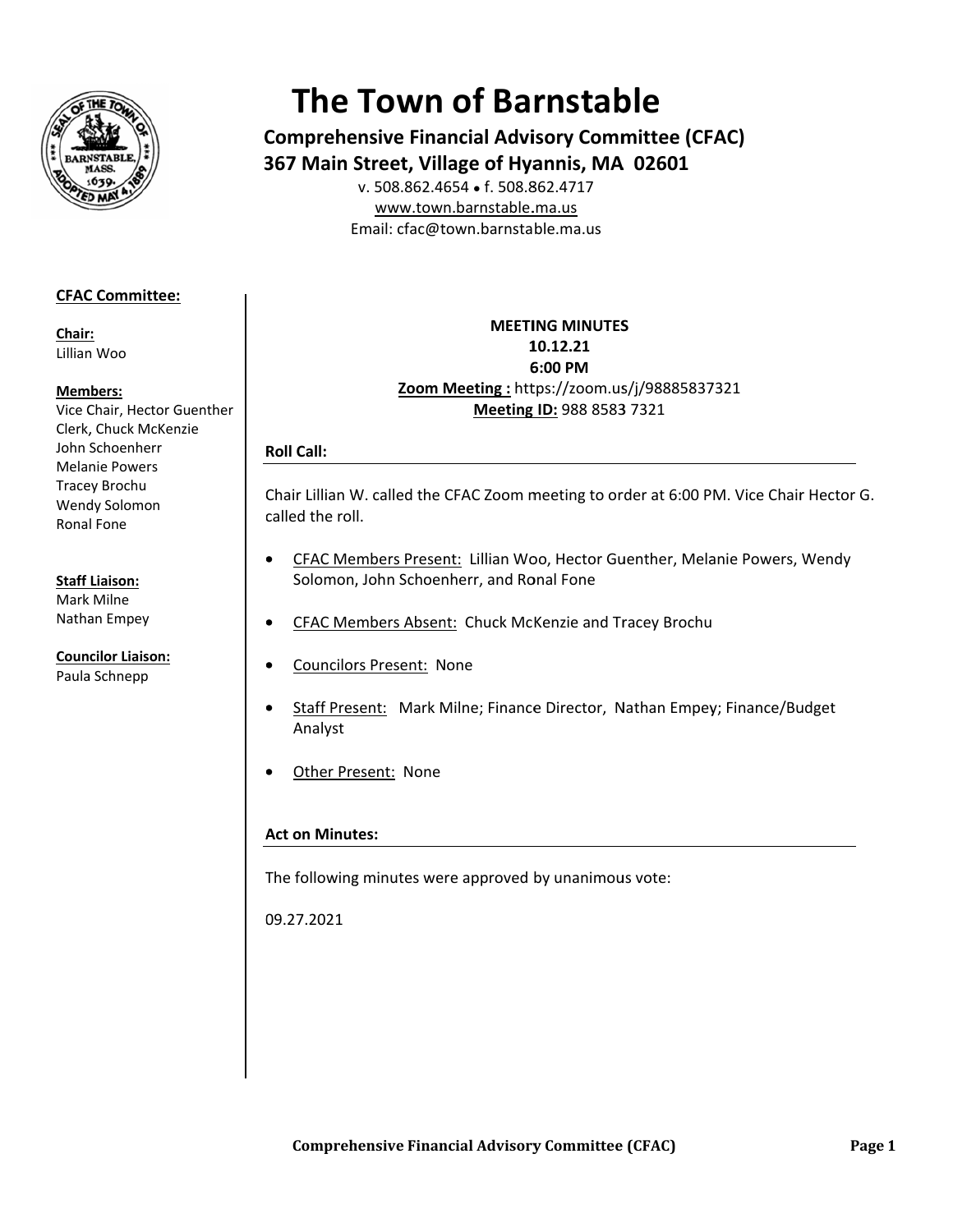#### **Public Comments:**

None

| Correspondence:      |  |
|----------------------|--|
|                      |  |
| None                 |  |
|                      |  |
| <b>Old Business:</b> |  |
|                      |  |
| None                 |  |
|                      |  |
| <b>New Business:</b> |  |

Chair Lillian W. requested feedback from the committee about the operating and capital budget evaluation process and provide any suggestions on how to make it better. Chair Lillian W. also noted the committee needs to decide on which departments to meet and discuss their operating and capital budgets.

Wendy S. responded the process has gone fairly well, but sending out the financial documents in advance as well as if we can gain more knowledge would be really helpful. Wendy S. noted there are so many projects and that more detail could be provided.

Melanie P. also noted the process is very helpful; however, she could use a very high macro view on what we do to know where we fit into the budget decision making process. Melanie P. noted it would be helpful to know who uses our reviews and what they do with it.

Vice Chair Hector G. noted the process works well and if something is going to be presented, it would be helpful to receive the materials in advance. Vice Chair Hector G. noted as far as the budget process, it is good to know where we fit in. Chair Lillian W. asked do you have any insights from attending last year's CIP taskforce workshop? Vice Chair Hector G. responded the main insight was how involved the process was and how departments made comments on all projects even if they were not directly involved in that project. Chair Lillian W. agreed that departments gave a different perspective on projects that they were not even involved in.

John S. noted there are a lot of good things about the process. John S. noted it is an open process and that there are plenty of opportunities to ask and learn about the budgets. John S. noted the key thing is to continue to focus on what the committee is purposed to do in creating the reports and not lose track of that. John S. noted it would be help to ask the finance department and the consumers on how we are doing with our reports. How beneficial is this to them?

Chair Lillian W. noted we are charged with reviewing the operating and capital budgets, which are forwarded to us by the Town Manager. Chair Lillian W. noted if we have any recommendations we forward it back to the Town Manager as a supplemental with the budget documents to Town Council.

Chair Lillian W. asked what departments would you like to have make presentations to us? Vice Chair Hector G. noted we have the Comprehensive Wastewater Management Plan (CWMP) on the way, perhaps we could have one of the project managers who are actively involved in managing the CWMP process? Chair Lillian W. noted as long as it falls within the capital projects. Melanie P. asked have we ever had anyone from the airport present to the committee given the large grant money that they have received? John S. noted there is an airport commission and that we may be duplicating their review process. Director Mark M. noted the big three are schools, public works, and police. Chair Lillian W. noted we can decide at our next meeting who to invite.